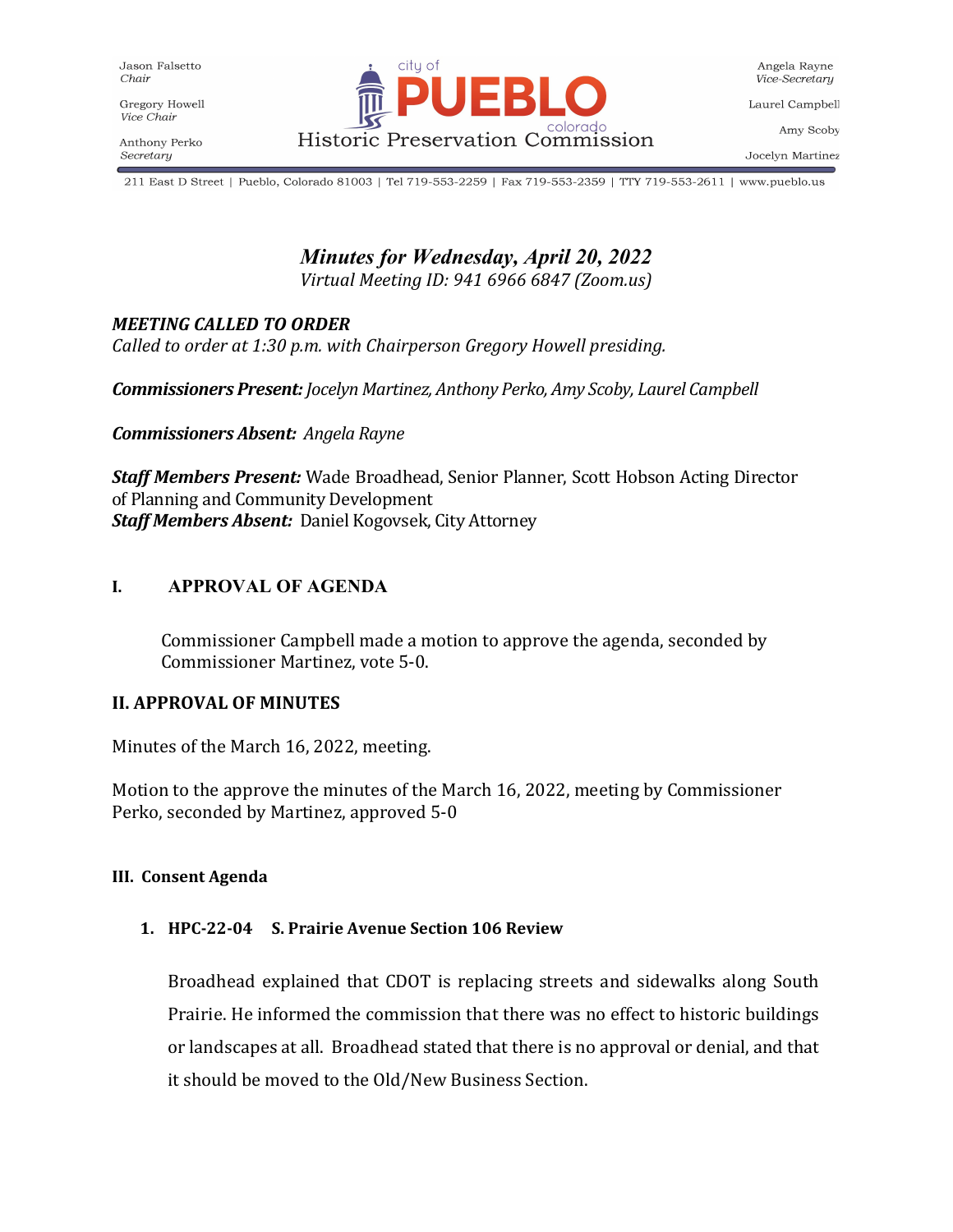#### **PUBLIC HEARINGS**

#### **IV. Public Hearings**

#### **1. HPC-22-02 112 E. D St. COA Reroof-Admin**

Broadhead provided a short report that he approved a like to like tile reroof replacement for the Telephone Building addition. No action taken, approved administratively.

#### 2. **HPC-22-03 300 W. Abriendo Avenue COA to Install a Minisplit/HVAC Unit**

Hobson sworn in Jeff Bailey, applicant, and owner. Broadhead gave the staff report on the request to install a mini-split on the west façade along the ground. Broadhead reported that City of Denver colleagues reported that mini splits are allowed on multifamily buildings on the rear. The unit will be placed along the ground, and they will utilize existing vents so no need to drill into the stone foundation. Staff recommended approval.

Jeff Bailey testified that the split was difficult to see from the street and there was an existing vent from previous units. We are adding this because there is no AC on the main floor for the suite above the proposed location.

Secretary Perko polled the board of the Findings of Fact; all four Findings of Fact were approved 5-0.

Motion by Perko to approve the COA for 300 W. Abriendo Ave, second from Martinez, motion passed 5-0.

#### **V. Old/New Businesses**

1. **Update on Belmont Church (1003 Liberty Ln.) Christ Congregational Church.** Broadhead reported that the church will be selling to a private affordable housing developer. Broadhead mentioned that he has spoken to Shelly Dunham about preserving the church or at least preserving the records from the church and partitioners. He's invited them to come to the commission to discuss why it needs to be destroyed. He stated that it will need to be rezoned and subdivided. Commissioner Howell talked about the Church and said he was taking photos this Saturday. He added that the group had done a great job documenting the church. Broadhead added that this site and this church would be difficult to rehab into housing or add units while respecting the church.

#### 2. **Hispanic Context**